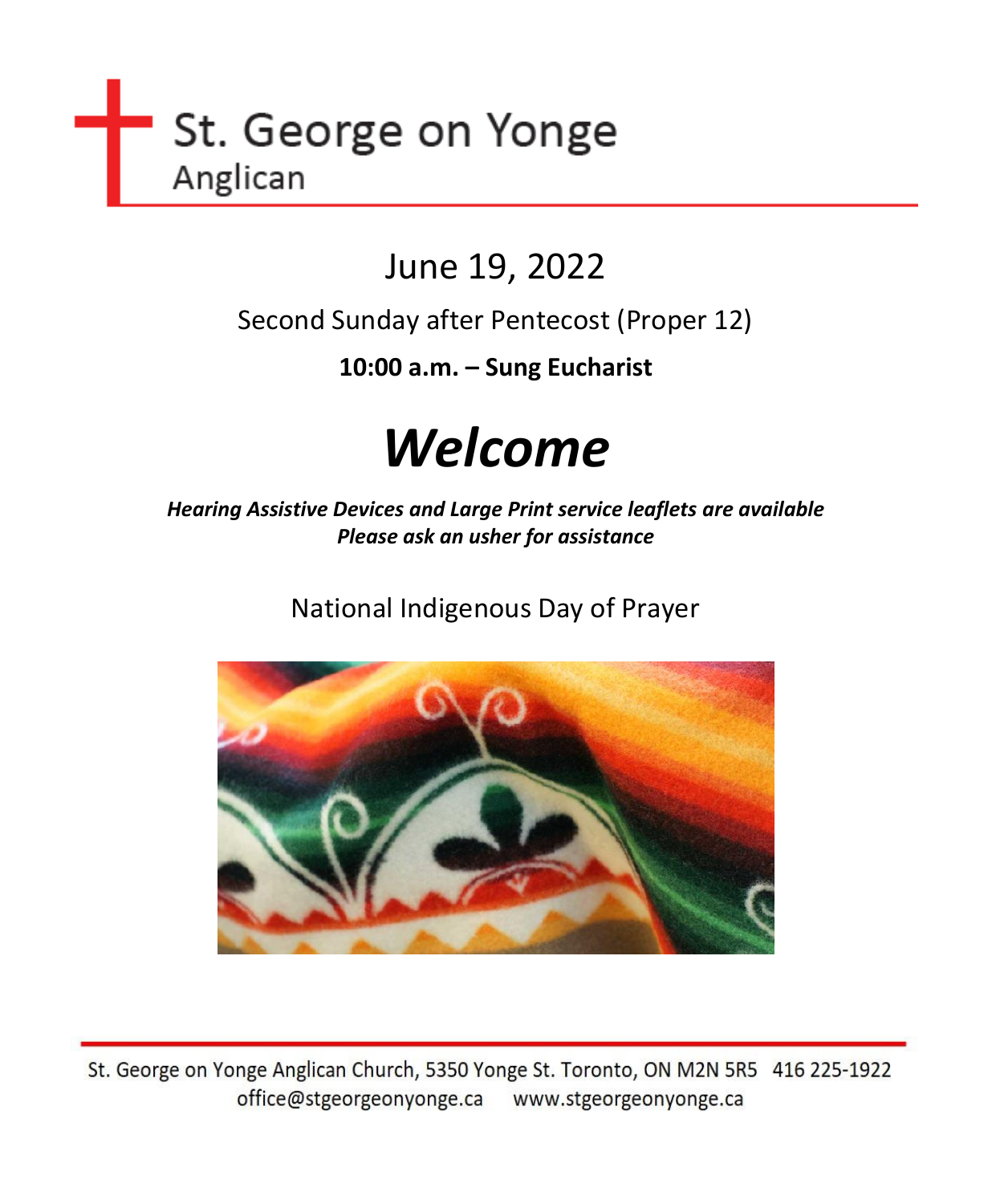# **The Gathering of the Community**

# **Organ Prelude**

**Processional Hymn** #7 "New Every Morning Is the Love" Text by John Keble

- 1 New every morning is the love our wakening and uprising prove; through sleep and darkness safely brought, restored to life and power and thought.
- 2 New mercies, each returning day, hover around us while we pray; new perils past, new sins forgiven, new thoughts of God, new hopes of heaven.
- 3 If on our daily course our mind be set to hallow all we find, new treasures still of countless price God will provide for sacrifice.
- 4 Old friends, old scenes will lovelier be, as more of heaven in each we see; some softening gleam of love and prayer shall dawn on every cross and care.
- 5 The trivial round, the common task, will furnish all we ought to ask: room to deny ourselves, a road to bring us daily nearer God.
- 6 Only, O Lord, in thy dear love fit us for perfect rest above; and help us, this and every day, to live more nearly as we pray.

# **Greeting and Collect for Purity and Collect for Purity and Collect for Purity According to According the Collect of Purity According to According the Purity According to According the Purity According to According the Pur**

- *Celebrant* The grace of our Lord Jesus Christ, and the love of God, and the fellowship of the Holy Spirit, be with you all.
- *People* **And also with you.**

*Celebrant* Almighty God,

*People* **to you all hearts are open, all desires known, and from you no secrets are hidden. Cleanse the thoughts of our hearts by the inspiration of your Holy Spirit, that we may perfectly love you, and worthily magnify your holy name; through Christ our Lord. Amen.**

# **Glory to God** [Hymn #686] **page 186 page 186**

- *Celebrant* Glory to God in the highest,
- *People* **and peace to his people on earth. Lord God, heavenly king, almighty God and Father, we worship you, we give you thanks, we praise you for your glory.**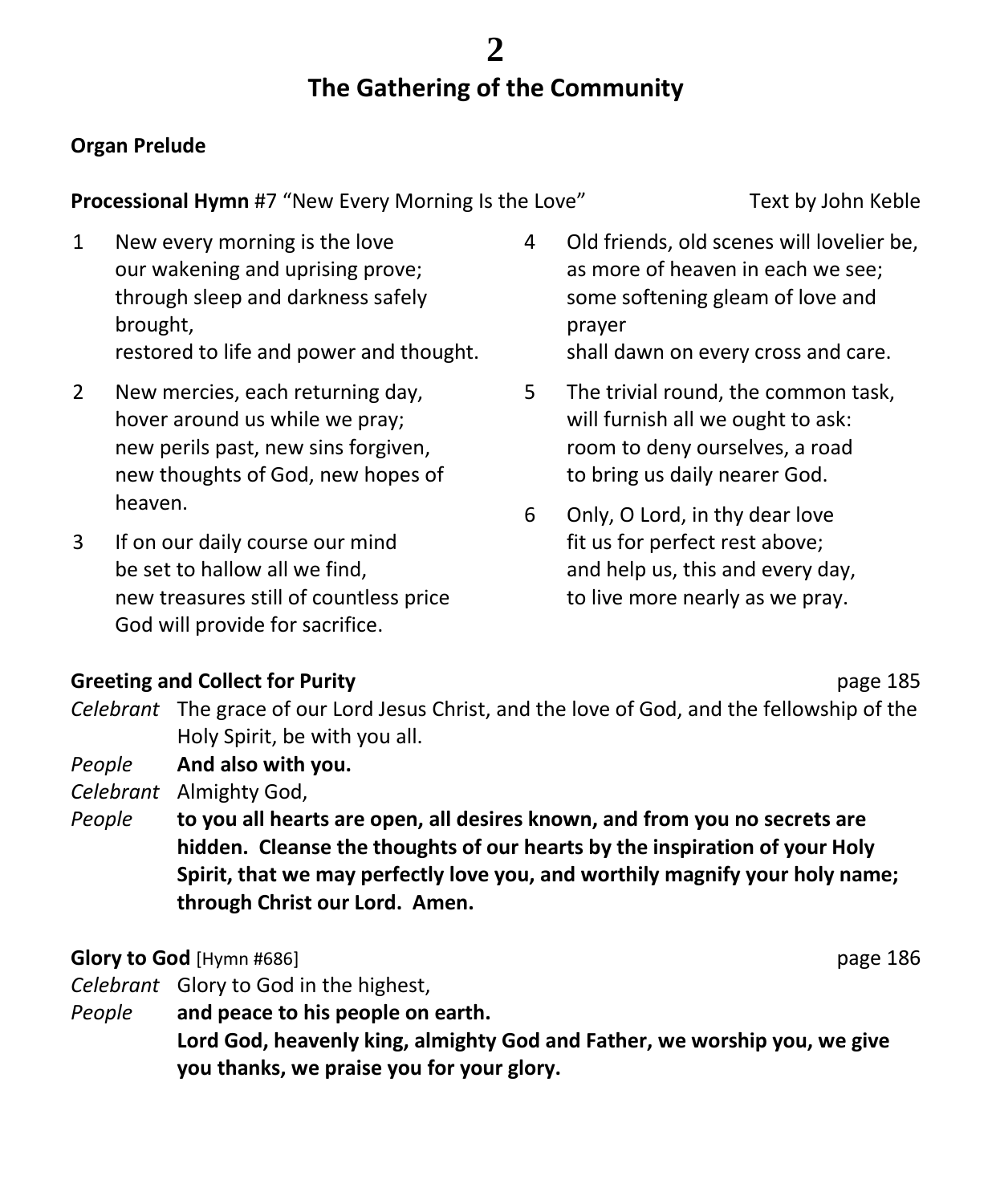**Lord Jesus Christ, only Son of the Father, Lord God, Lamb of God, you take away the sin of the world: have mercy on us; you are seated at the right hand of the Father: receive our prayer.**

**For you alone are the Holy One, you alone are the Lord, you alone are the Most High, Jesus Christ, with the Holy Spirit, in the glory of God the Father. Amen.**

# **Collect of the Day**

*Celebrant* Let us pray.

*People* **O God our defender, storms rage about us and cause us to be afraid. Rescue your people from despair, deliver your sons and daughters from fear, and preserve us all from unbelief; through your Son, Jesus Christ our Lord, who lives and reigns with you and the Holy Spirit, one God, now and ever. Amen.**

# **Collect for National Indigenous Day of Prayer**

*Celebrant* Let us pray.

*People* **Creator God, from you every family in heaven and earth takes its name. You have rooted and grounded us in your covenant love, and empowered us by your Spirit to speak the truth in love, and to walk in your way towards justice and wholeness. Mercifully grant that your people, journeying together in partnership, may be strengthened and guided to help one another to grow into the full stature of Christ, who is our light and our life. Amen**

# **The Proclamation of the Word**

First Reading: I Kings 19:1–4

*Reader* A reading from the First Book of Kings.

 $1$ Ahab told Jezebel all that Elijah had done, and how he had killed all the prophets with the sword.  $^{2}$  Then Jezebel sent a messenger to Elijah, saying, "So may the gods do to me, and more also, if I do not make your life like the life of one of them by this time tomorrow."

 $3$ Then he was afraid; he got up and fled for his life, and came to Beer-sheba, which belongs to Judah; he left his servant there.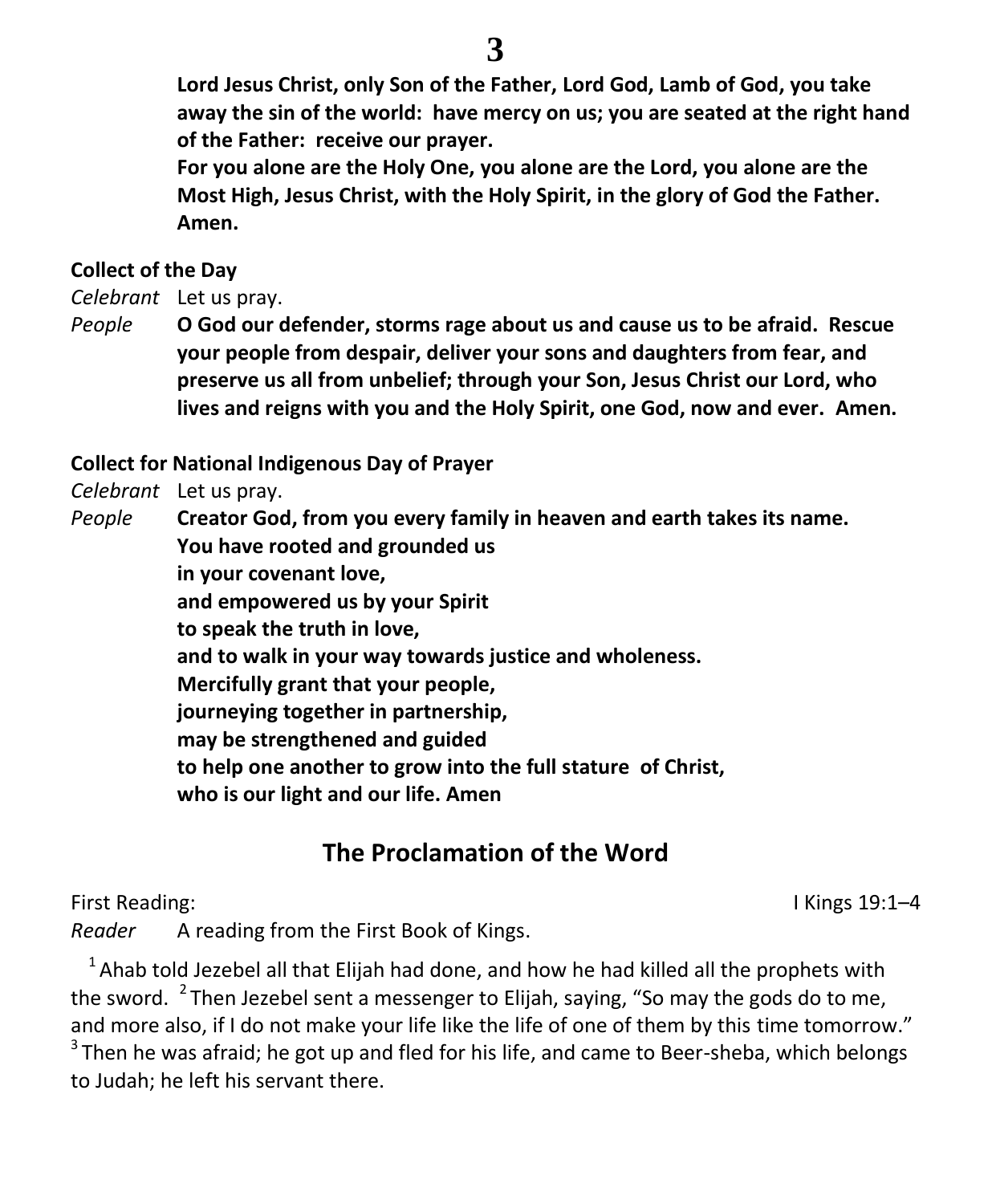$4$ But he himself went a day's journey into the wilderness, and came and sat down under a solitary broom tree. He asked that he might die: "It is enough; now, O Lord, take away my life, for I am no better than my ancestors."

*Reader* The Word of the Lord. *People* **Thanks be to God.**

Psalm 42 [**Hymn** #541 "As Longs the Hart"] paraphrase by Donna Harkin

- 1 As longs the hart for flowing streams, so longs my soul for you, O God; my soul does thirst for the living God: when shall I come to see your face?
- 2 My tears have fed me day and night, while others said, "Where is your God?" But I recall, as my soul pours dry, the days of praise within your house.

3 Why do I mourn and toil within, when it is mine to hope in God? I shall again sing praise to God, who is my help, who is my God.

Second Reading: Galatians 3:23–29

*Reader* A reading from the Letter of Paul to the Galatians.

 $23$  Now before faith came, we were imprisoned and guarded under the law until faith would be revealed.  $24$  Therefore the law was our disciplinarian until Christ came, so that we might be justified by faith.  $^{25}$  But now that faith has come, we are no longer subject to a disciplinarian,  $^{26}$  for in Christ Jesus you are all children of God through faith.  $^{27}$  As many of you as were baptized into Christ have clothed yourselves with Christ.  $^{28}$  There is no longer Jew or Greek, there is no longer slave or free, there is no longer male and female; for all of you are one in Christ Jesus.  $^{29}$  And if you belong to Christ, then you are Abraham's offspring, heirs according to the promise.

*Reader* The Word of the Lord. *People* **Thanks be to God.**

**Gradual Hymn** "Hallelujah"

Holy Gospel: Luke 8:26–39 *Subdeacon* The Lord be with you. *People* **And also with you.** *Subdeacon* The Holy Gospel of our Lord Jesus Christ according to Luke. *People* **Glory to you, Lord Jesus Christ.**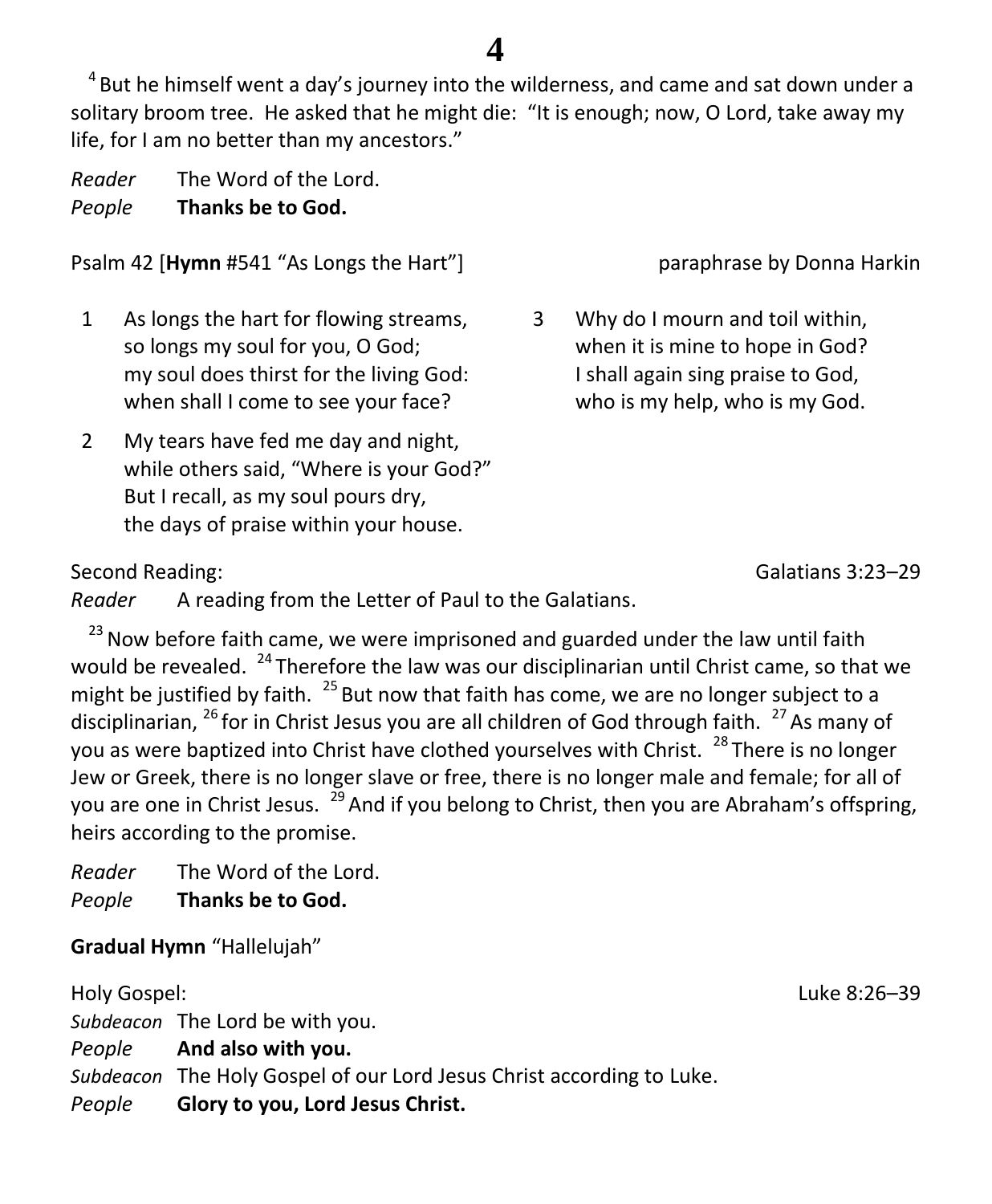$26$  Then they arrived at the country of the Gerasenes, which is opposite Galilee.  $27$  As he stepped out on land, a man of the city who had demons met him. For a long time he had worn no clothes, and he did not live in a house but in the tombs.  $^{28}$  When he saw Jesus, he fell down before him and shouted at the top of his voice, "What have you to do with me, Jesus, Son of the Most High God? I beg you, do not torment me" $^{29}$  for Jesus had commanded the unclean spirit to come out of the man. (For many times it had seized him; he was kept under guard and bound with chains and shackles, but he would break the bonds and be driven by the demon into the wilds.)  $30$  Jesus then asked him, "What is your name?" He said, "Legion;" for many demons had entered him.  $31$  They begged him not to order them to go back into the abyss.

 $32$  Now there on the hillside a large herd of swine was feeding; and the demons begged Jesus to let them enter these. So he gave them permission.  $33$  Then the demons came out of the man and entered the swine, and the herd rushed down the steep bank into the lake and was drowned.

 $34$  When the swineherds saw what had happened, they ran off and told it in the city and in the country. <sup>35</sup>Then people came out to see what had happened, and when they came to Jesus, they found the man from whom the demons had gone sitting at the feet of Jesus, clothed and in his right mind. And they were afraid.  $36$  Those who had seen it told them how the one who had been possessed by demons had been healed.  $37$  Then all the people of the surrounding country of the Gerasenes asked Jesus to leave them; for they were seized with great fear. So he got into the boat and returned.  $38$  The man from whom the demons had gone begged that he might be with him; but Jesus sent him away, saying,  $39$  "Return to your home, and declare how much God has done for you." So he went away, proclaiming throughout the city how much Jesus had done for him.

*Subdeacon* The Gospel of Christ.

*People* **Praise to you, Lord Jesus Christ.**

Sermon

*A time for silent reflection is kept.*

## **The Apostles' Creed page 189**

*Celebrant* Let us confess the faith, as we say, *People* **I believe in God, the Father almighty, creator of heaven and earth. I believe in Jesus Christ, his only Son, our Lord. He was conceived by the power of the Holy Spirit and born of the Virgin Mary. He suffered under Pontius Pilate, was crucified, died, and was buried. He descended to the dead. On the third day he rose again. He ascended into heaven, and is**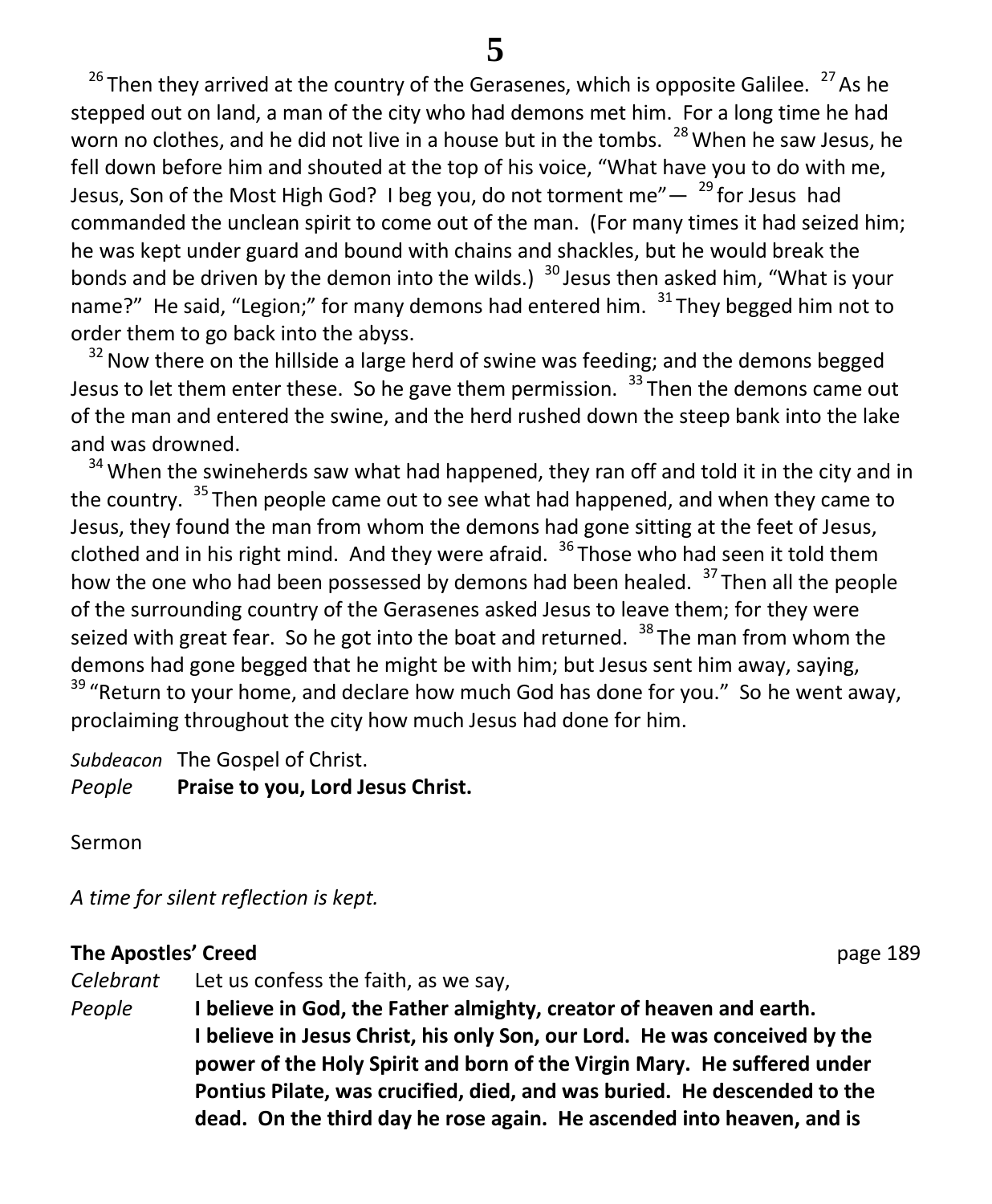**seated at the right hand of the Father. He will come again to judge the living and the dead.**

**I believe in the Holy Spirit, the holy catholic Church, the communion of saints, the forgiveness of sins, the resurrection of the body, and the life everlasting. Amen.**

## **The Prayers of the People**

*Leader* Lord, in your mercy, *People* **Hear our prayer.**

## **Confession and Absolution page 191**

*Celebrant* Dear friends in Christ, God is steadfast in love and infinite in mercy; he welcomes sinners and invites them to his table. Let us confess our sins, confident in God's forgiveness.

*Silence is kept.*

- *Celebrant* Most merciful God,
- *People* **we confess that we have sinned against you in thought, word, and deed, by what we have done, and by what we have left undone. We have not loved you with our whole heart; we have not loved our neighbours as ourselves. We are truly sorry and we humbly repent. For the sake of your Son Jesus Christ, have mercy on us and forgive us, that we may delight in your will, and walk in your ways, to the glory of your name. Amen.**
- *Celebrant* Almighty God have mercy upon you, pardon and deliver you from all your sins, confirm and strengthen you in all goodness, and keep you in eternal life; through Jesus Christ our Lord. **Amen.**

# **The Peace** page 192

*Celebrant* The peace of the Lord be always with you.

*People* **And also with you.**

# **The Celebration of the Eucharist**

**Offertory Hymn** #455 "Dear God, Compassionate and Kind"

Text by John Greenleaf Whittier

1 Dear God, compassionate and kind, forgive our foolish ways. Reclothe us in our rightful mind, in purer lives thy service find, in deeper reverence, praise, in deeper reverence, praise.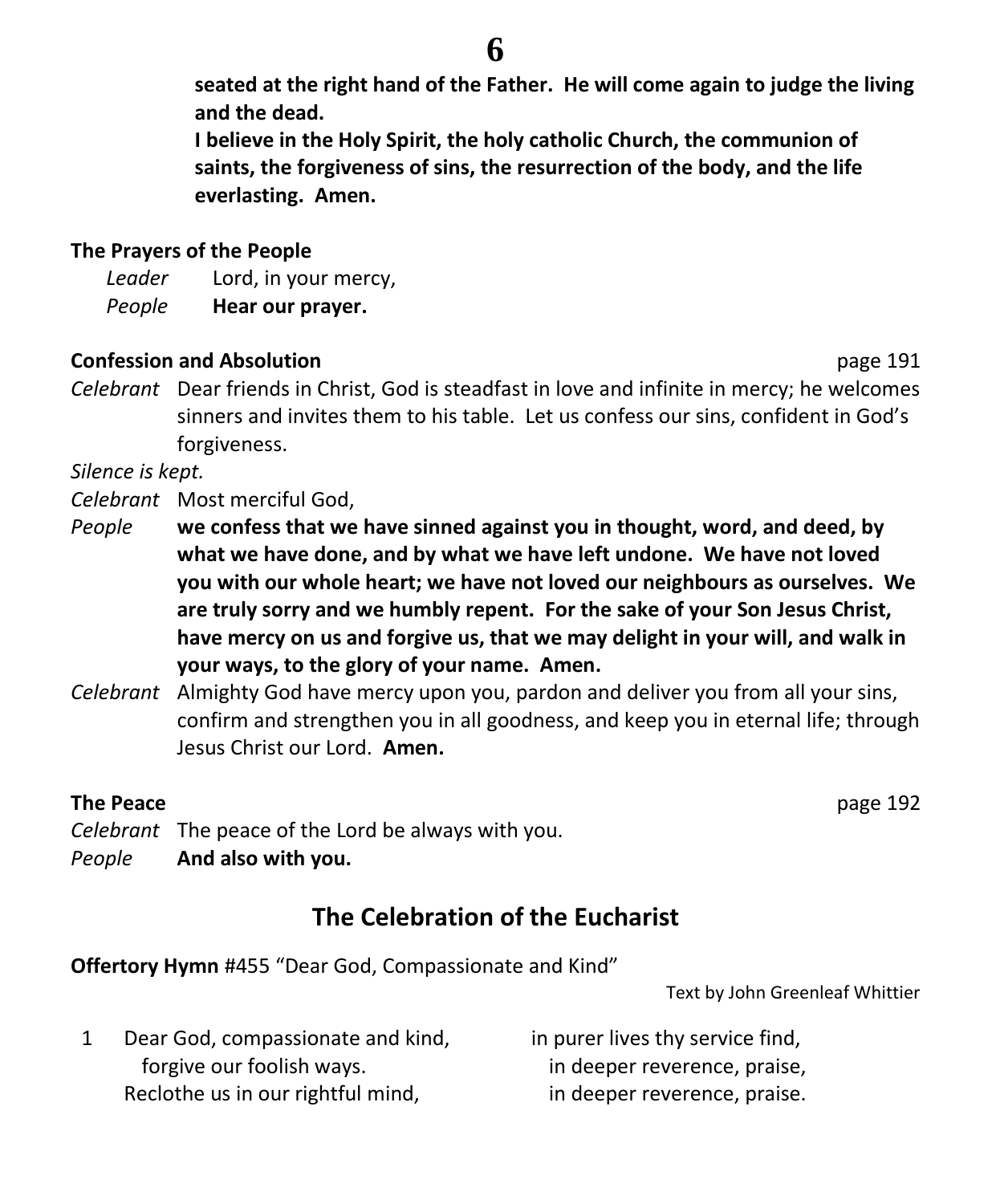- 2 In simple trust like theirs who heard, beside the Syrian sea, the gracious calling of the Lord, let us, like them, without a word, rise up and follow thee, rise up and follow thee!
- 3 O Sabbath rest by Galilee! O calm of hills above, where Jesus knelt to share with thee the silence of eternity interpreted by love, interpreted by love!
- 4 Drop thy still dews of quietness till all our strivings cease; take from our souls the strain and stress, and let our ordered lives confess the beauty of thy peace, the beauty of thy peace.
- 5 Breathe through the heats of our desire thy coolness and thy balm; let sense be dumb, let flesh retire; speak through the earthquake, wind, and fire,

O still small voice of calm, O still small voice of calm.

**The Prayer over the Gifts**

*Celebrant* Let us pray.

*People* **Eternal God, you have made our Saviour Jesus Christ the head of all creation. Receive all we offer you this day and renew us in his risen life, in the name of Jesus Christ the Lord. Amen.**

## **Eucharistic Prayer #2** page 196

- *Celebrant* The Lord be with you.
- *People* **And also with you.**
- *Celebrant* Lift up your hearts.
- *People* **We lift them to the Lord.**
- *Celebrant* Let us give thanks to the Lord our God.
- *People* **It is right to give our thanks and praise.**
- *Celebrant* We give you thanks and praise, almighty God, through your beloved Son, Jesus Christ, our Saviour and Redeemer. He is your living Word, through whom you have created all things.

By the power of the Holy Spirit he took flesh of the Virgin Mary and shared our human nature. He lived and died as one of us, to reconcile us to you, the God and Father of all.

In fulfilment of your will he stretched out his hands in suffering, to bring release to those who place their hope in you; and so he won for you a holy people. He chose to bear our griefs and sorrows, and to give up his life on the cross, that he might shatter the chains of evil and death, and banish the darkness of sin and despair. By his resurrection he brings us into the light of your presence.

Now with all creation we raise our voices to proclaim the glory of your name.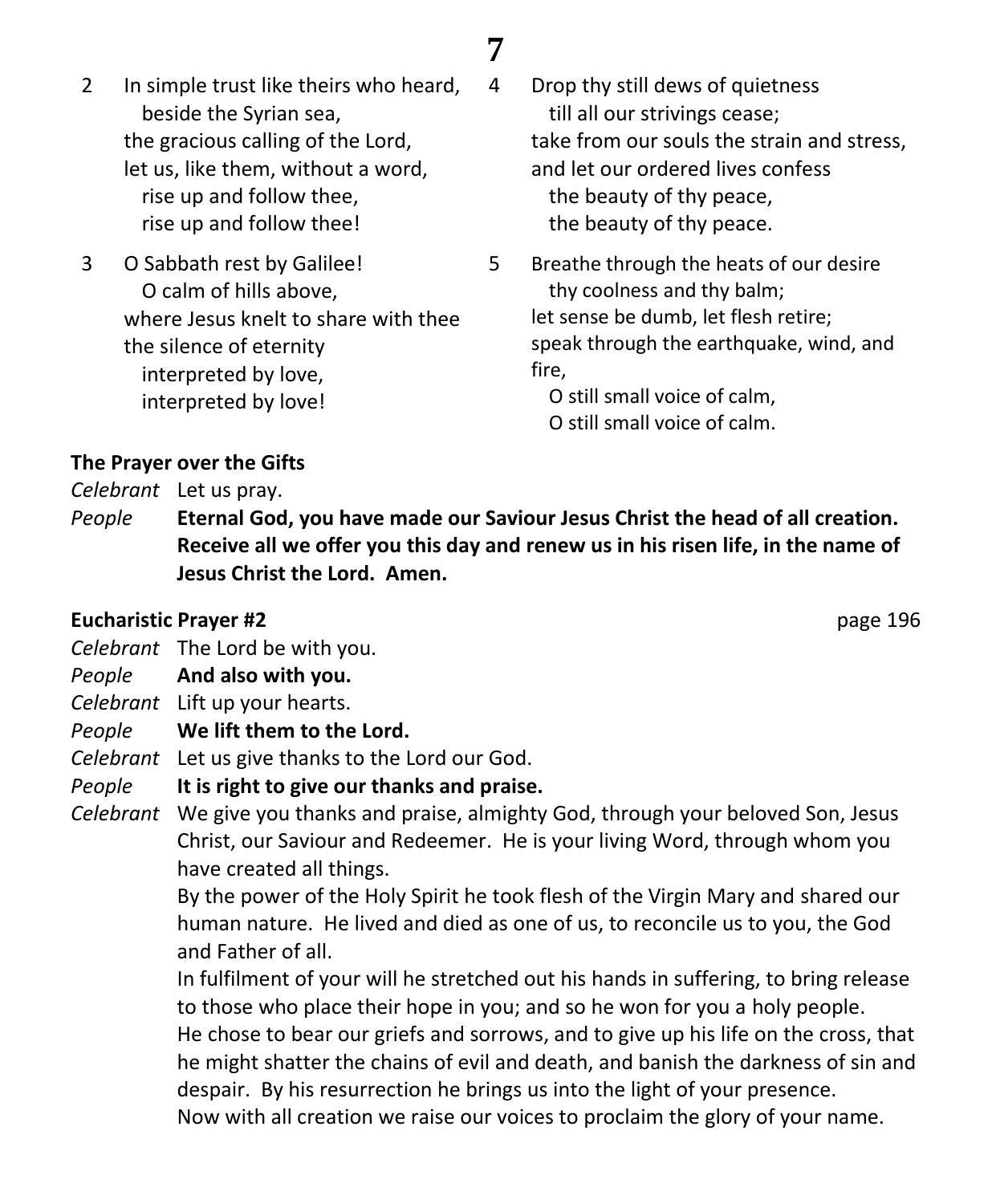#### *People* **Holy, holy, holy Lord, God of power and might, heaven and earth are full of your glory. Hosanna in the highest.** Michael Leach

- **Blessed is he who comes in the name of the Lord. Hosanna in the highest.**
	- *Celebrant* Holy and gracious God, accept our praise, through your Son our Saviour Jesus Christ; who on the night he was handed over to suffering and death, took bread and gave you thanks, saying, "Take, and eat: this is my body which is broken for you." In the same way he took the cup, saying, "This is my blood which is shed for you. When you do this, you do it in memory of me." Remembering, therefore, his death and resurrection, we offer you this bread and this cup, giving thanks that you have made us worthy to stand in your presence and serve you.

We ask you to send your Holy Spirit upon the offering of your holy Church. Gather into one all who share in these sacred mysteries, filling them with the Holy Spirit and confirming their faith in the truth, that together we may praise you and give you glory through your Servant, Jesus Christ. All glory and honour are yours, Father and Son, with the Holy Spirit in the holy

Church, now and for ever. **Amen.**

# **The Lord's Prayer** [Michael Leach]

- *Celebrant* As our Saviour taught us, let us pray,
- *People* **Our Father in heav'n, hallowed be your name, your kingdom come, your will be done, on earth as in heaven. Give us today our daily bread. And forgive us our sins as we forgive those who sin against us. Save us from the time of trial, and deliver us from evil. For the kingdom, the power, and the glory are yours, now and for ever. Amen.**

# **The Breaking of the Bread #1** page 212

*Celebrant* "I am the bread of life," says the Lord. "Whoever comes to me will never be hungry; whoever believes in me will never thirst."

# *People* **Taste and see that the Lord is good; happy are they who trust in him!**

# **Lamb of God** [Michael Leach]

*People* **Lamb of God, you take away the sins of the world: have mercy on us, have mercy on us. Lamb of God, you take away the sins of the world: have mercy on us, have mercy on us. Lamb of God, you take away the sins of the world: grant us your peace, grant us your peace.**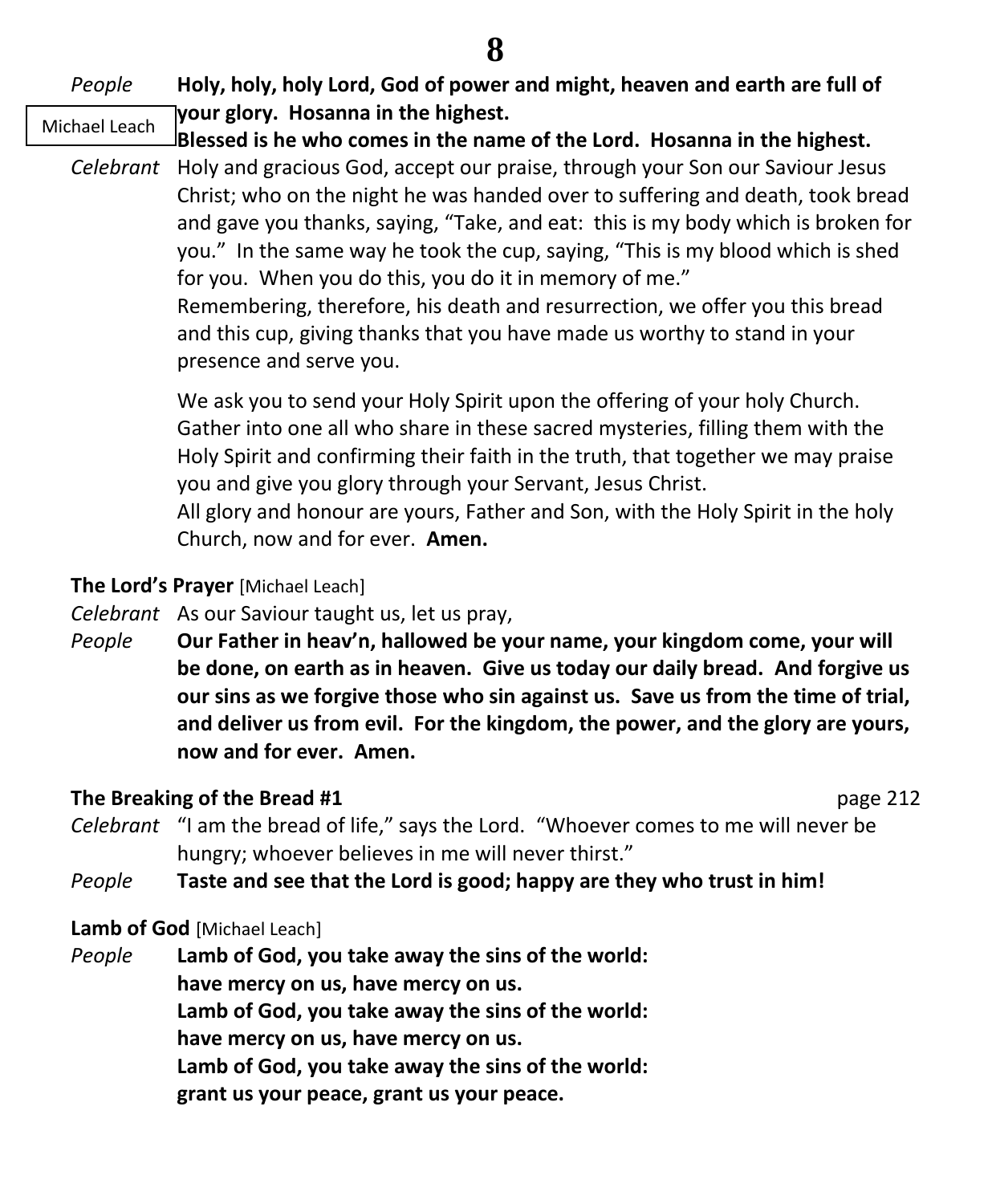# **The Communion** page 213

*Celebrant* The gifts of God for the People of God.

*People* **Thanks be to God.**

# **Prayer for Spiritual Communion**

- *Celebrant* Dear friends, if you are present or elsewhere and are unable to receive the sacrament at this time, I invite you to join me and the whole church in spiritual communion to receive Christ, who is present in this Sacrament of the Altar. Let us pray.
- *People* **Lord Christ, present in the Sacrament of the altar and in your people, gathered in spirit, come and abide in my heart in the fullness of your strength; be my wisdom and guide me in right pathways; transform my life and actions that they may reflect the image of your holiness; and, by the power of your liberating love, overthrow all that threatens or disrupts the justice and truth of the reign of God. In your name I pray. Amen.**

*All baptized persons are welcome to receive Holy Communion* 

# **Communion Hymn** #61 "As We Gather at Your Table" Text by Carl P. Daw, Jr.

- 1 As we gather at your table, as we listen to your word, help us know, O God, your presence; let our hearts and minds be stirred. Nourish us with sacred story till we claim it as our own; teach us through this holy banquet how to make Love's victory known.
- 2 Turn our worship into witness in the sacrament of life; send us forth to love and serve you, bringing peace where there is strife. Give us, Christ, your great compassion to forgive as you forgave; may we still behold your image in the world you died to save.
- 3 Gracious Spirit, help us summon other guests to share that feast where triumphant Love will welcome those who had been last and least. There no more will envy blind us, nor will pride our peace destroy, as we join with saints and angels to repeat the sounding joy.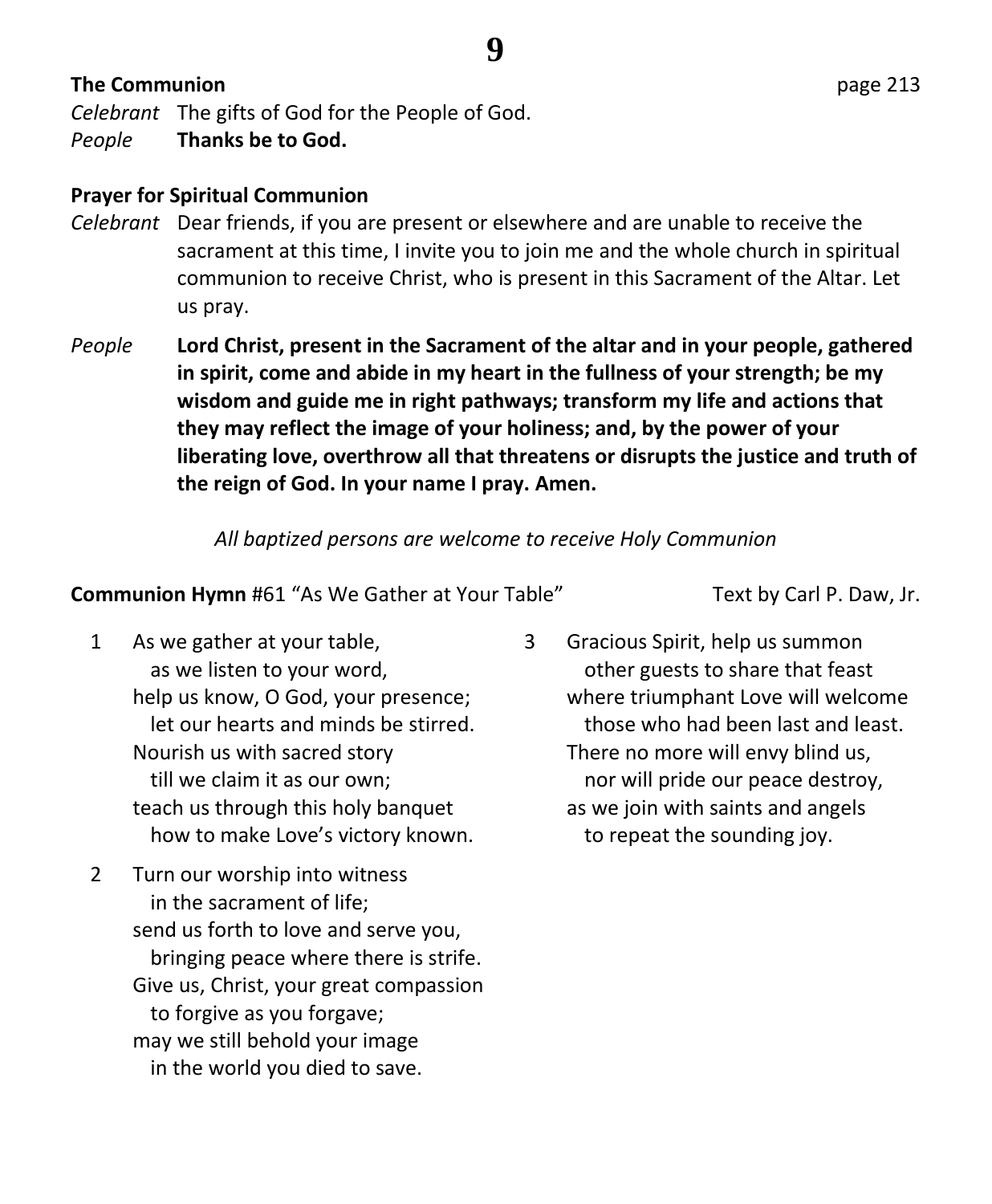# **Prayer after Communion**

*Celebrant* Let us pray.

*People* **Almighty God, guide and protect your people who share in this sacred mystery, and keep us always in your love; through Jesus Christ our Lord. Amen.**

# **Doxology** [Michael Leach]

*People* **Glory to God, whose power, working in us, can do infinitely more, infinitely more than we can ask or imagine. Glory to God from generation to generation, in the Church and in Christ Jesus, in the Church and in Christ Jesus, for ever and ever, for ever and ever. Amen, Amen.**

# **Blessing**

### **Dismissal**

*Subdeacon* Go in peace to love and serve the Lord.

*People* **Thanks be to God.**

**Recessional Hymn** #392 "Who Comes from God" Text by Patrick Michaels

1 Who comes from God, as Word and Breath?

Holy Wisdom.

Who holds the keys of life and death? Mighty Wisdom:

Crafter and Creator too, eldest, she makes all things new; she completes what God would do. Wisest one, radiant one, welcome, holy Wisdom!

2 Who lifts her voice for all to hear? Joyful Wisdom.

Who shapes a thought and makes it clear? Truthful Wisdom: Teacher, drawing out our best, magnifies what we invest, names our truth, directs our quest. Wisest one, radiant one, welcome, holy Wisdom!

3 Whom should we seek with all our heart?

Loving Wisdom.

Who once revealed will not depart? Faithful Wisdom:

Partner, Counsellor, Comforter,

love has found none lovelier;

life is gladness lived with her.

Wisest one, radiant one, welcome, holy Wisdom!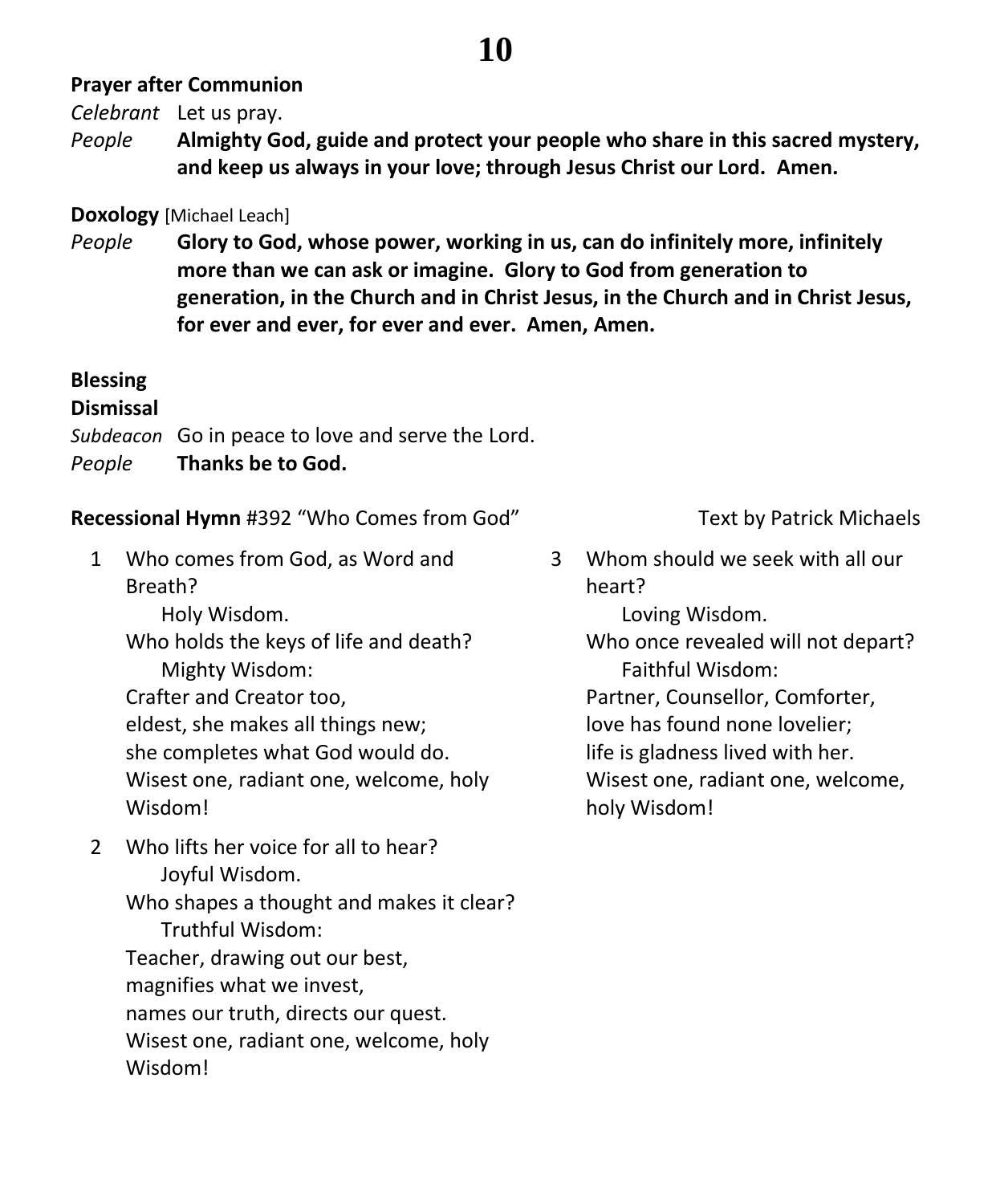*Please join us for Lemonade on the lawn following the service.*

| <b>Today's Scripture Readings</b>    | <b>Next Sunday's Scripture Readings</b> |
|--------------------------------------|-----------------------------------------|
| <b>Second Sunday after Pentecost</b> | <b>Third Sunday after Pentecost</b>     |
| 1 Kings 19:1-15a                     | 2 Kings 2:1-2,6-14                      |
| Psalm 42,43                          | Psalm 77:1-2,11-20                      |
| Galatians 3:23-29                    | <b>Galatians 5:1,13-25</b>              |
| Luke 8:26-39                         | Luke 9:51-62                            |

| We Remember in Prayer Today and This Week |  |
|-------------------------------------------|--|
| <b>Congregation Cycle</b>                 |  |
| Marcia B                                  |  |
| Hilmi & Karima B                          |  |
| Ronald B                                  |  |
| James B                                   |  |
| Sofia C                                   |  |

| Celebrant & Preacher The Rev. Leonard Leader |
|----------------------------------------------|
| Margie Lyttle                                |
| Ravi Andrews                                 |
| Michael Leach                                |
| <b>Geraldine Sperling</b>                    |
| Egan Done                                    |
| Maggie Sumner                                |
| Ann-Marie Waithe Powell, Hazel Perkin        |
| Aili Maki                                    |
|                                              |
| Nancy and Michael Dodsworth                  |
|                                              |